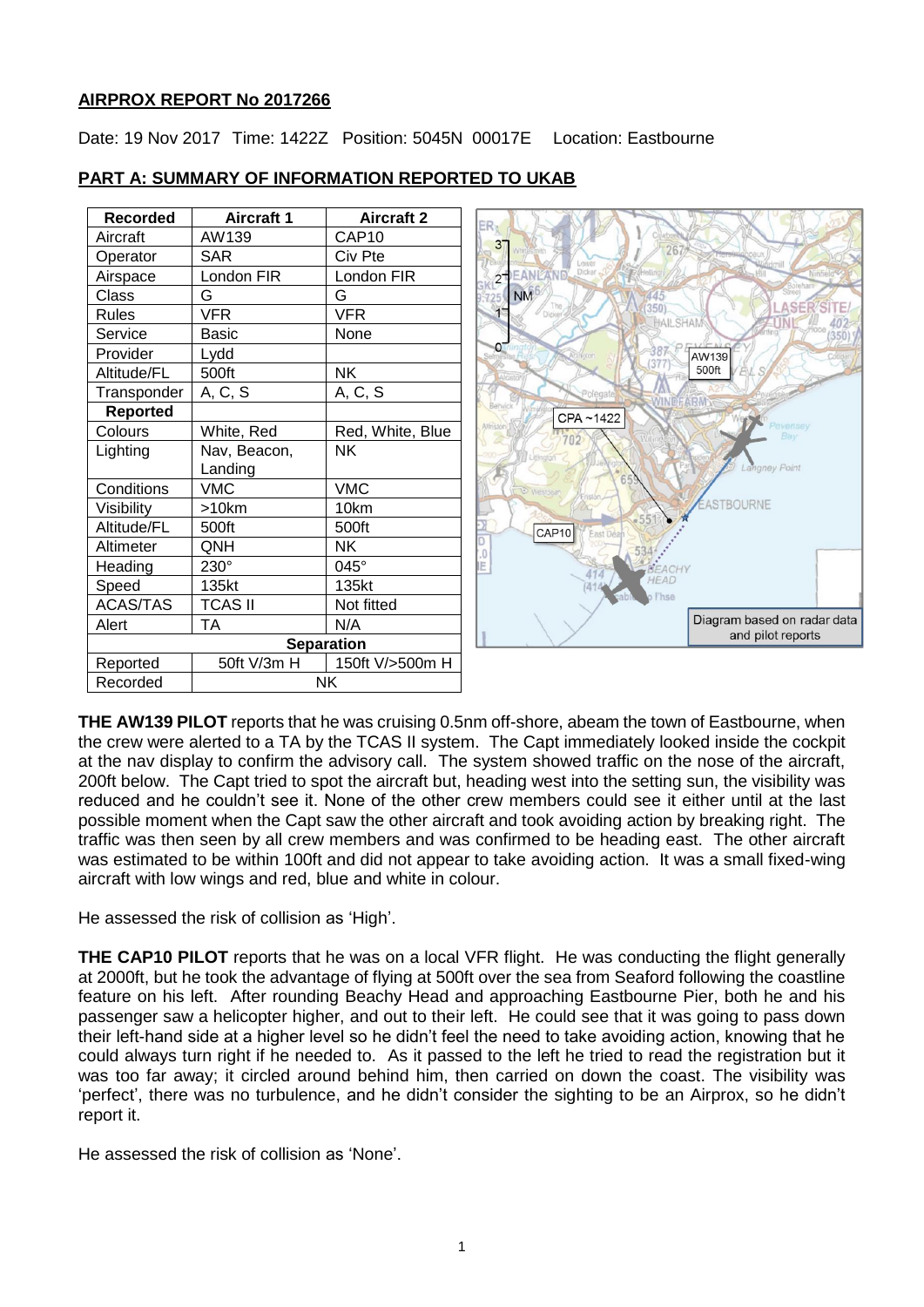## **Factual Background**

The weather at Lydd was recorded as follows:

METAR EGMD 191420Z 28006KT 250V310 CAVOK 08/02 Q1023=

### **Analysis and Investigation**

#### **UKAB Secretariat**

Unfortunately the incident did not show on the NATS area radars. The AW139, squawking 7066, can be seen routing SE following the coast line at 500ft. Figure 1 is a screen shot taken at 1422:04, thought to be approximately the time of the Airprox. The CAP10 is not showing on the radar at this time. A few seconds later, at Figure 2, an aircraft appears wearing a 7000 squawk, NE bound, indicating 400ft, this is believed to be the CAP10. The AW139 can be seen to conduct an orbit, as described in the CAP10 pilot's report.



**Figure 1: 1422:04 Figure 2:1422:22**

A TCAS modelling tool indicated that, at the reported speeds, the TA on the AW139's TCAS would have occurred at a range of about 1.5nm, approximately 20secs before CPA.

The AW139 and CAP10 pilots shared an equal responsibility for collision avoidance and not to operate in such proximity to other aircraft as to create a collision hazard<sup>1</sup>. If the incident geometry is considered as head-on or nearly so then both pilots were required to turn to the right<sup>2</sup>.

### **Summary**

An Airprox was reported when a AW139 and a CAP10 flew into proximity at 1422hrs on Sunday 19<sup>th</sup> November 2017, near Eastbourne. Both pilots were operating under VFR in VMC, the AW139 pilot in receipt of a Basic Service from Lydd and the CAP10 pilot not in receipt of an ATS.

### **PART B: SUMMARY OF THE BOARD'S DISCUSSIONS**

Information available consisted of reports from the pilots of both aircraft and radar photographs/video recordings.

The Board first looked at the actions of the AW139 pilot. Although he was operating a SAR helicopter, it was not thought to be on active duties at the time and so the Board wondered whether he would have been better advised to have routed further out from the coastline in anticipation that other pilots might be using the right-hand rule (i.e. keeping line features to the left) as they transited in the other direction. Although this rule has been removed from SERA, it is still recommended by the CAA, and it was clear

 $\overline{\phantom{a}}$ <sup>1</sup> SERA.3205 Proximity.

<sup>2</sup> SERA.3210 Right-of-way (c)(1) Approaching head-on.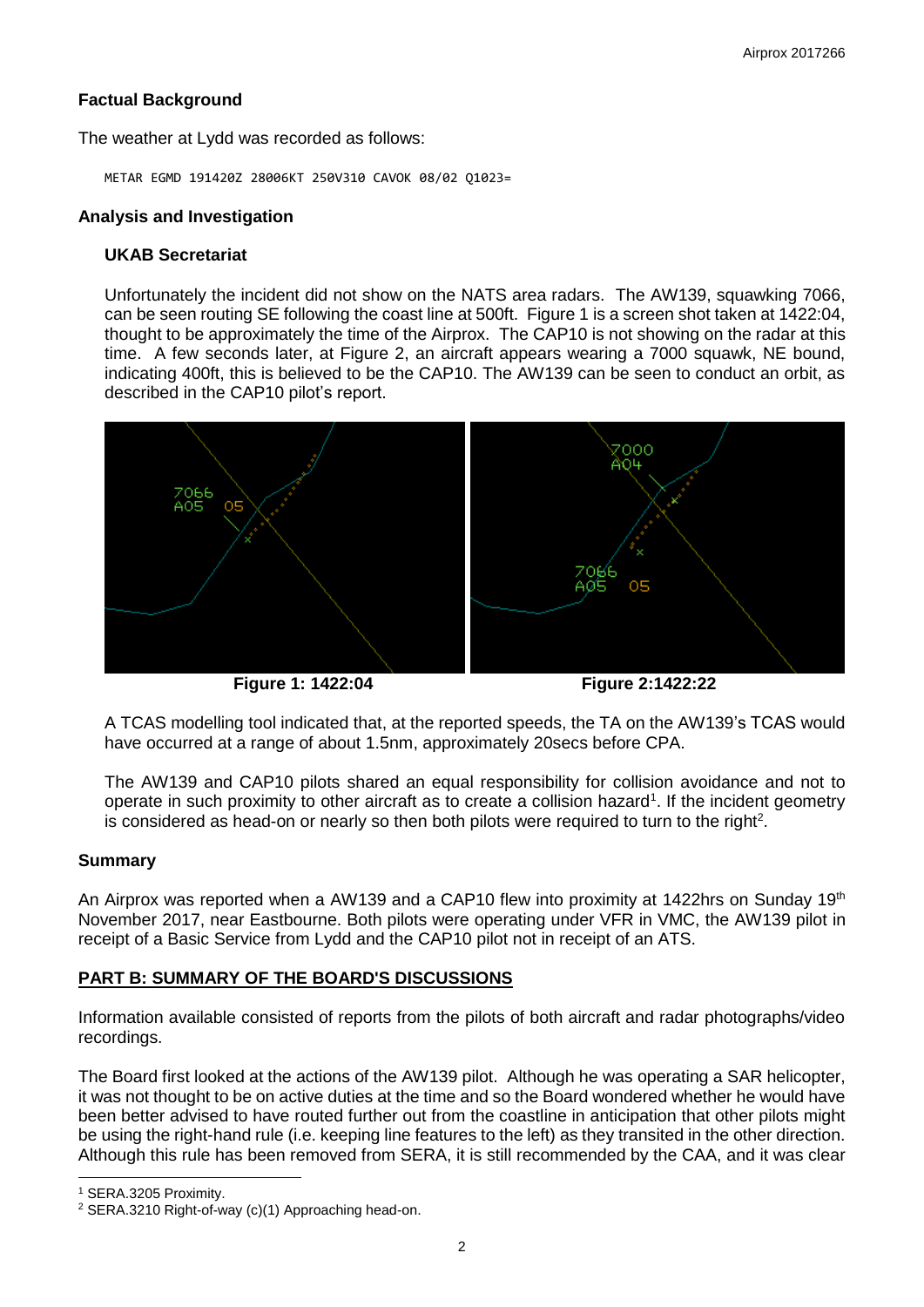that the CAP10 was adhering to it. Members noted that the AW139 was flying into sun, which was making forward visibility difficult, and that the first indication of conflict had been the TCAS indication of traffic 12 o'clock and 200ft below. Although it would be natural to search for the other aircraft ahead in these circumstances, some members wondered whether a more appropriate reaction might have been to have immediately initiated a climb to increase separation as they looked out. TCAS is known to have accuracy errors in azimuth, and so it is generally not recommended to alter course in response to a TCAS TA. However, elevation indications are accurate and a climb of a few hundred feet would have provided more separation; given that it was likely that he had received the TCAS indication at about 1½nm separation (20 secs), he had plenty of time to take action. Members noted that the assessment of separation by both pilots was greatly different, but thought that having struggled to see the aircraft in the opposite direction, once the AW139 pilot did see the CAP10 he may have been startled by it. Coupled with the fact that having the sun behind it could have magnified the CAP10, this may have caused the AW139 pilot to assess it as being closer than it actually was.

For his part, the CAP10 pilot was in Class G airspace and entitled to fly along the coastline as he was, keeping it to his left. Notwithstanding, members commented that Beachy head was a very popular place to fly, and they also noted that there was often SAR rescue helicopters in the area, so pilots should ensure they are maintaining a robust lookout when flying in the vicinity. The CAP10 pilot reported being visual with the AW139 from some distance and that he was happy with the separation. Nevertheless, the Board recommended that pilots ensure that they avoid other aircraft by a good margin in case the other pilot should make an unexpected change of course. Noting that the CAP10 pilot said he knew he could have turned right at any point, the Board commented that if he had given the other aircraft a wider berth he would have avoided startling the other pilot.

In determining the cause of the Airprox, the Board quickly agreed that this had been a simple conflict in Class G where both pilots had seen each other as early as could be expected in the prevailing conditions, noting that there was a contributory factor that the AW139 pilot was flying into sun, which hampered his lookout. In assessing the risk, the Board noted that the CAP10 pilot had been visual with the AW139 at all times, and therefore agreed that, although safety was degraded, there was no risk of collision, Category C.

# **PART C: ASSESSMENT OF CAUSE AND RISK**

Cause: A conflict in Class G.

Contributory Factor: The low sun hindered the AW139 pilot's lookout.

Degree of Risk: C.

Safety Barrier Assessment<sup>3</sup>

In assessing the effectiveness of the safety barriers associated with this incident, the Board concluded that the key factors had been that:

### **ANSP:**

 $\overline{\phantom{a}}$ 

**Situational Awareness and Action** were assessed as **not used** because Lydd are not radar equipped.

### **Flight Crew:**

**Tactical Planning** was assessed as **partially effective** because the AW139 did not follow the CAA recommendation that a line feature should be kept on the left.

<sup>&</sup>lt;sup>3</sup> The UK Airprox Board scheme for assessing the Availability, Functionality and Effectiveness of safety barriers can be found on the **UKAB Website**.